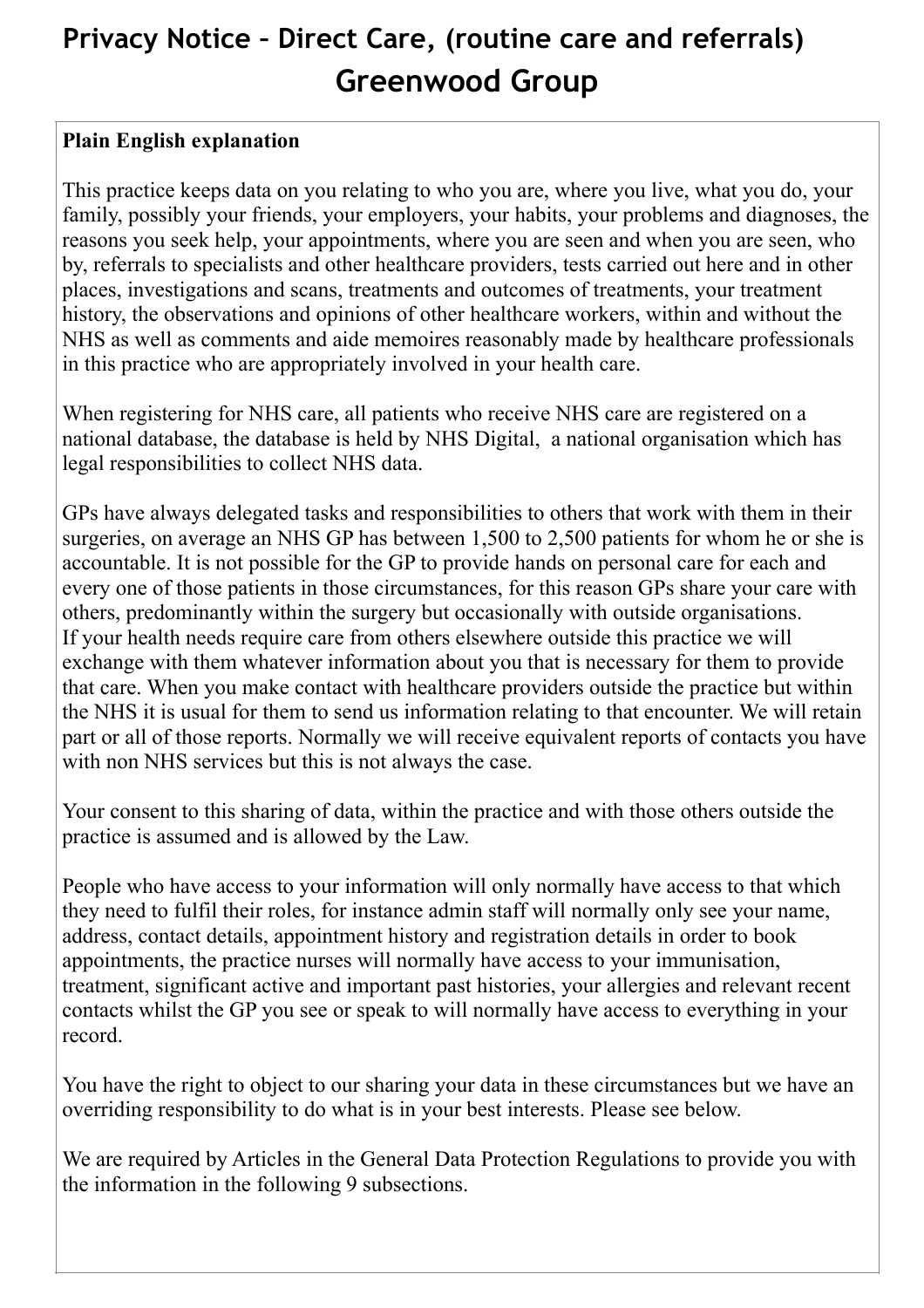## **Privacy Notice – Direct Care, (routine care and referrals)**

| 1) Data Controller contact<br>details                                | Greenwood Group                                                                                                                                                                                                                                                                                                                                                                                                                                                                                                                                                                                                                                                                                               |
|----------------------------------------------------------------------|---------------------------------------------------------------------------------------------------------------------------------------------------------------------------------------------------------------------------------------------------------------------------------------------------------------------------------------------------------------------------------------------------------------------------------------------------------------------------------------------------------------------------------------------------------------------------------------------------------------------------------------------------------------------------------------------------------------|
|                                                                      | <b>Woodside Health Centre</b><br>3 Enmore Road<br>South Norwood<br>London<br><b>SE25 5NT</b>                                                                                                                                                                                                                                                                                                                                                                                                                                                                                                                                                                                                                  |
| 2) Data Protection Officer<br>contact details                        | Umar Sabat, IG-Health. Umar.sabat@ig-health.co.uk                                                                                                                                                                                                                                                                                                                                                                                                                                                                                                                                                                                                                                                             |
| 3) Purpose of the processing                                         | Direct Care is care delivered to the individual alone, most of which is<br>provided in the surgery. After a patient agrees to a referral for direct care<br>elsewhere, such as a referral to a specialist in a hospital, necessary and<br>relevant information about the patient, their circumstances and their<br>problem will need to be shared with the other healthcare workers, such as<br>specialist, therapists, technicians etc. The information that is shared is to<br>enable the other healthcare workers to provide the most appropriate<br>advice, investigations, treatments, therapies and or care.                                                                                            |
| 4) Lawful basis for processing                                       | The processing of personal data in the delivery of direct care and for<br>providers' administrative purposes in this surgery and in support of direct<br>care elsewhere is supported under the following Article 6 and 9 conditions<br>of the GDPR:<br>Article $6(1)(e)$ ' necessary for the performance of a task carried<br>out in the public interest or in the exercise of official authority'.<br>Article $9(2)(h)$ 'necessary for the purposes of preventative or<br>occupational medicine for the assessment of the working capacity<br>of the employee, medical diagnosis, the provision of health or<br>social care or treatment or the management of health or social<br>care systems and services" |
|                                                                      | We will also recognise your rights established under UK case law<br>collectively known as the "Common Law Duty of Confidentiality"*                                                                                                                                                                                                                                                                                                                                                                                                                                                                                                                                                                           |
| 5) Recipient or categories of<br>recipients of the processed<br>data | The data will be shared with Health and care professionals and support<br>staff in this surgery and at hospitals, diagnostic and treatment centres who<br>contribute to your personal care.                                                                                                                                                                                                                                                                                                                                                                                                                                                                                                                   |
| 6) Rights to object                                                  | You have the right to object to some or all the information being processed<br>under Article 21. Please contact the Data Controller or the practice. You<br>should be aware that this is a right to raise an objection, that is not the<br>same as having an absolute right to have your wishes granted in every<br>circumstance                                                                                                                                                                                                                                                                                                                                                                              |